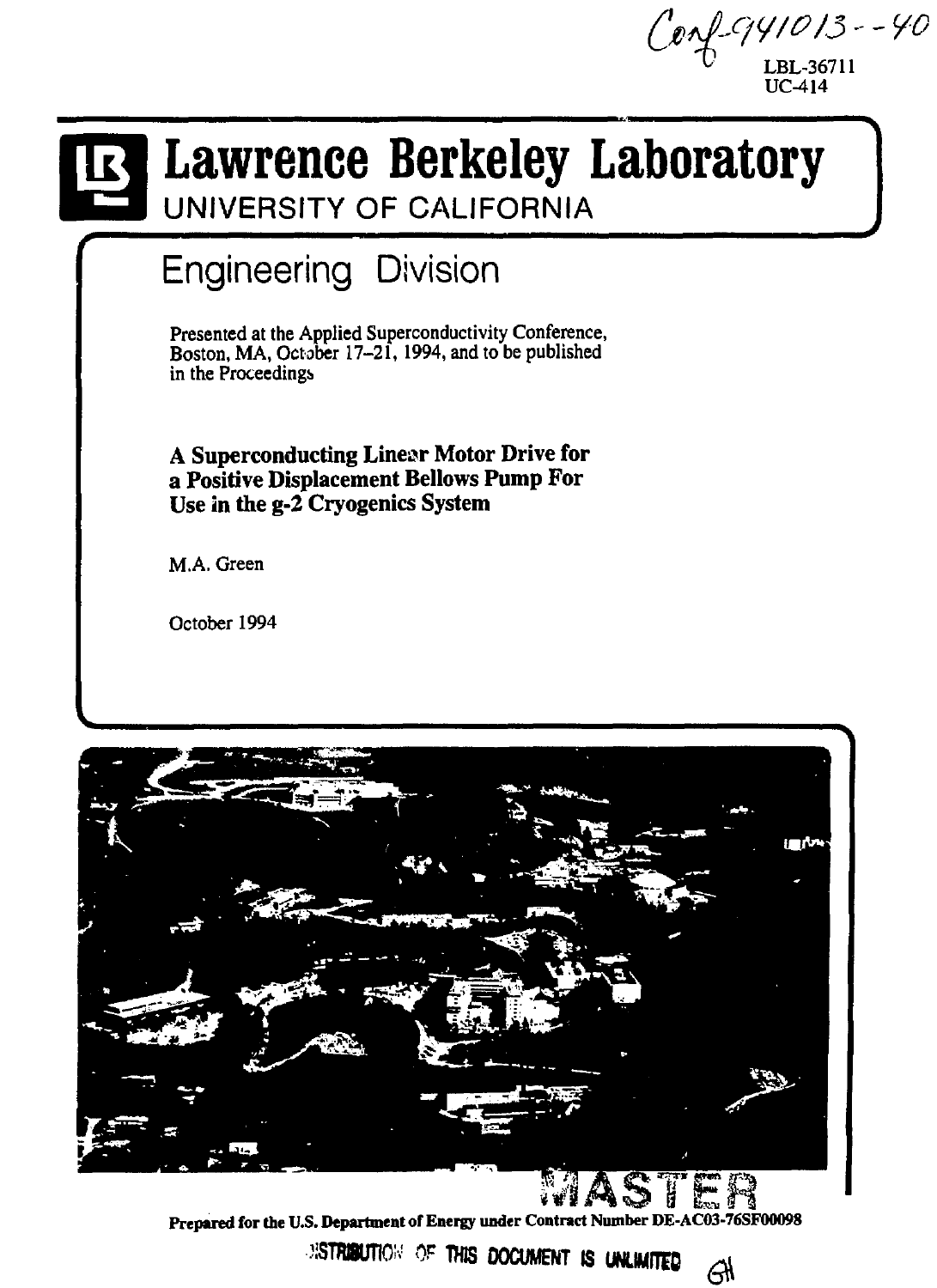#### **DISCLAIMER**

This document was prepared as an account of work sponsored by the United States Government. Neither the United States Government nor any agency thereof, nor The Regents of the University of California, nor any of their employees, makes any warranty, express or implied, or assumes any legal liability or responsibility for the accuracy, completeness, or usefulness of any information, apparatus, product, or process disclosed, or represents that its use would not infringe privately owned rights. Reference herein to any specific commercial product, process, or service by its trade name, trademark, manufacturer, or otherwise, does not necessarily constitute or imply its endorsement, recommendation, or favoring by the United Stales Government or any agency thereof, or The Regents of the University of California. The views and opinions of authors expressed herein do not necessarily state or reflect those of the United States Government or any agency thereof or The Regents of the University of California and shall not be used for advertising or product endorsement purposes.

**Lawrence Berkeley Laboratory is an equal opportunity employer.**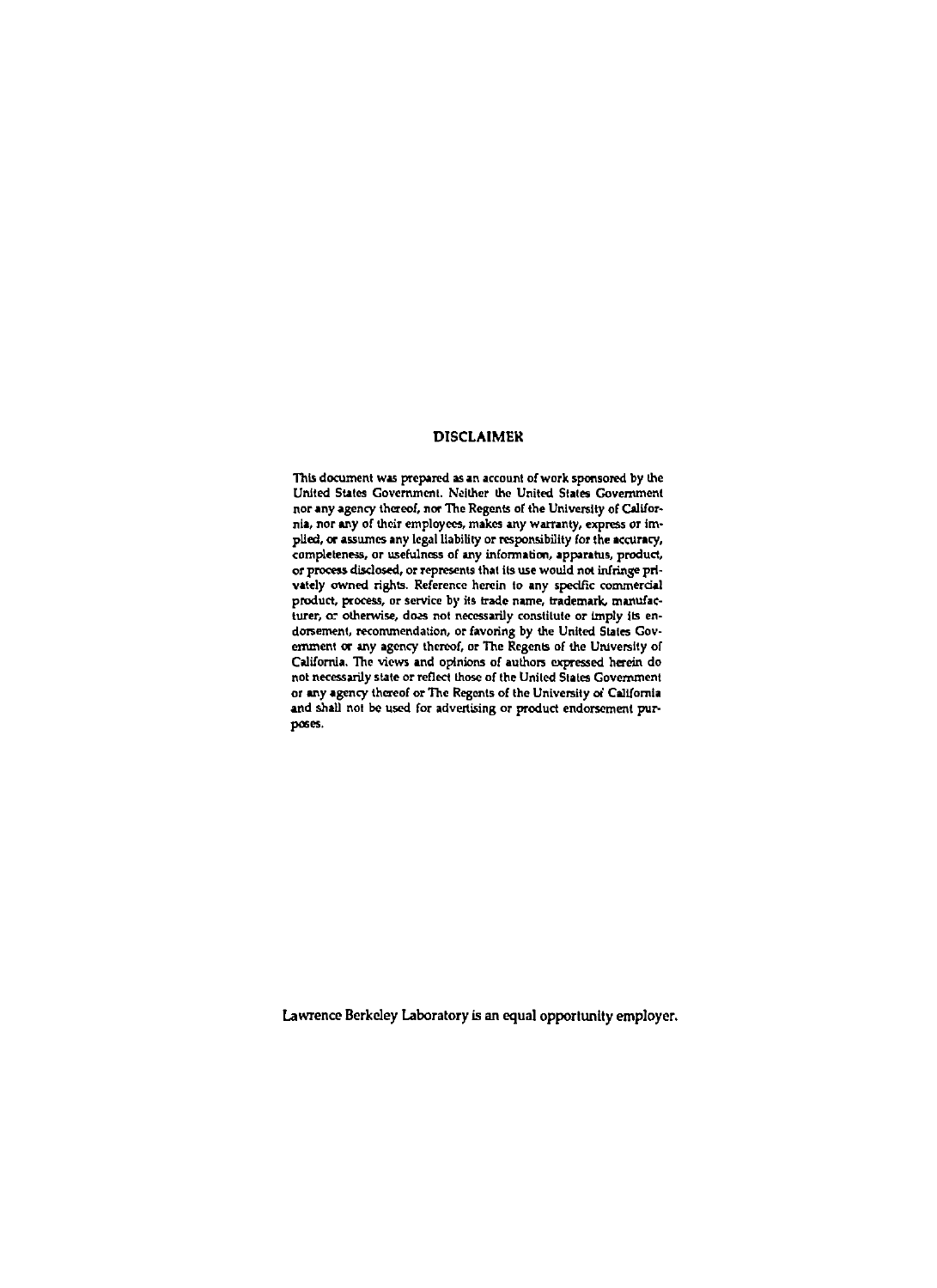### **A Superconducting Linear Motor Drive for a Positive Displacement Bellows Pump For Use in the g-2 Cryogenics System**

**M. A. Green**  Lawrence Berkeley Laboratory University of California Berkeley, CA 94720

**October 1994** 

<sup>\*</sup> This work was performed with the support of the Office of High Energy and Nuclear Physics, United States Department of Energy under BNL contract number DE-AC02-76CH00016 and LBL contract number DE-ACO3-76SF00O98.

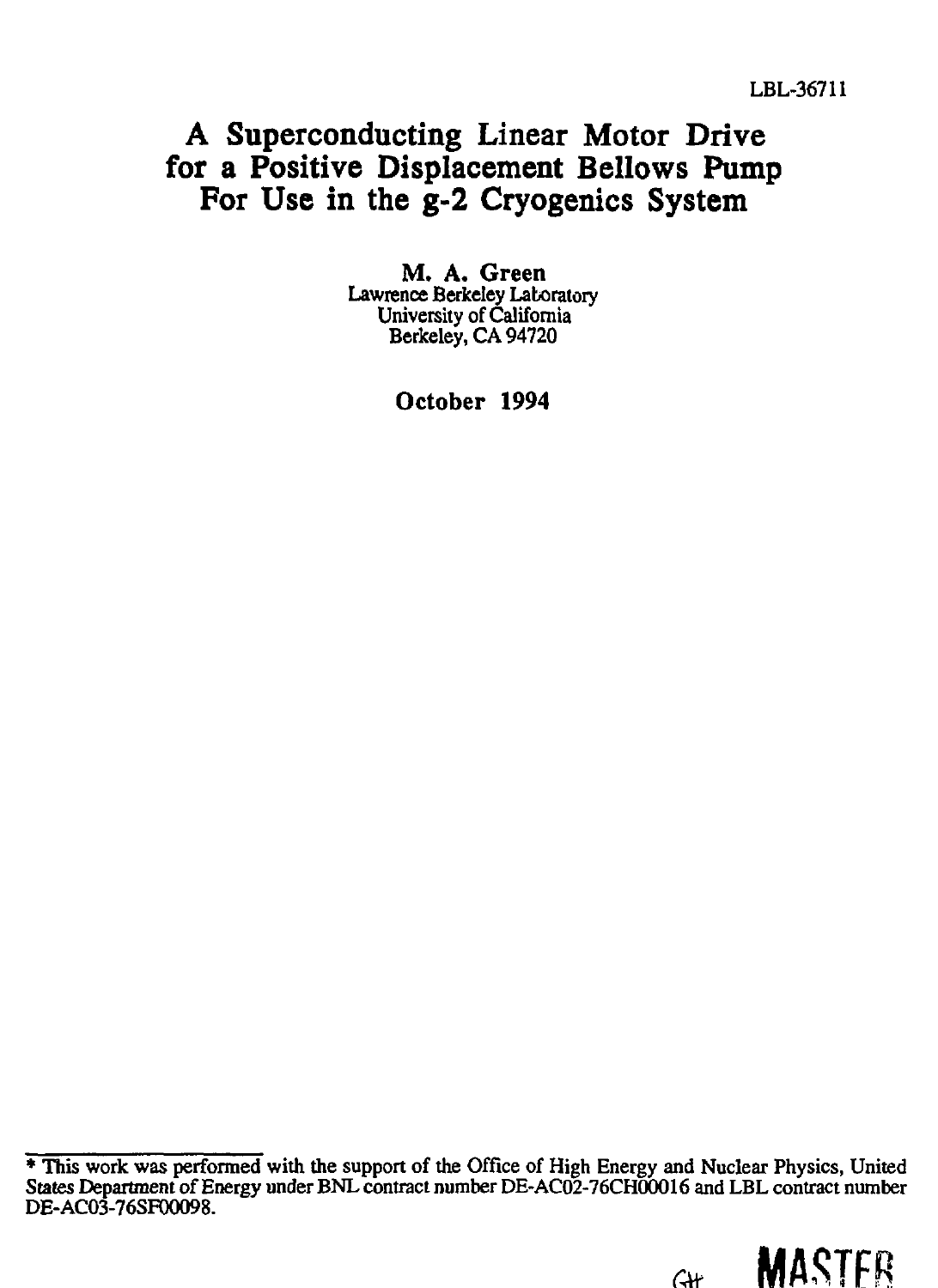#### A Superconducting Linear Motor Drive for a Positive Displacement Bellows Pump for use in the g-2 Cryogenics System

**Michael A. Green Lawrence Berkeley Laboratory, Berkeley CA 94720** 

*Abstract--* **Forced two-phase cooling of indirectly cooled magnets requires circulation of liquid helium through the magnet cooling chancel. A bellows helium pump is one possible way of providing helium flow to a magnet cooling system. Since the bellows type of helium pump is immersed in liquid helium, a superconducting linear motor drive appears to be an attractive option. This report describes a linear motor drive that employs oriented permanent magnet materials such as samariumcobalt as the stalor magnet system and a superconducting loud speaker voice coil type of drive as the armature of the linear motor. This report examines drive motor requirements for a helium pump.** 

#### **I. POSmVE DISPLACEMENT BELLOWS PUMP**

**The use of a positive displacement helium pump in a two-phase helium cooling system is not new[l]. A bellows type positive displacement pump driven by a variable speed drive was used to cool the PEP-4 detector magnet in 1980 and 1983. This pump had a maximum pressure rating of 0.4 MPa and it was used to cool down the PEP-4 solenoid from 90 K to 4.4 K [2]. The PEP-4 pump was driven by an external variable speed drive.**  These was additional beat leak into the dewar due to this **drive. One can eliminate much of the added heat leak by replacing the conventional variable speed drive with a superconducting linear motor that is cooled by the helium bath and is part of the bellows pump assembly. The linear motion of the pump can be controlled electronically.** 

**A bellows pump is a driven bellows that is a closed volume. When the bellows is extended, fluid enters the pump through an inlet check valve. Fluid in the flow circuit is kept from entering the expanding bellows by an outlet check valve. When the bellows is contracted, fluid leaves the pump through the outlet check valve while the inlet check valve is forced closed. A double acting pump has two bellows forming two pump chambers. The double acting pump pumps almost twice as much fluid as a single acting pump for a given bellows stroke, bellows diameter, and pump repetition rate.** 

**The mass flow M generated by a bellows pump is a**  function of the bellows effective diameter D<sub>B</sub>, the design stroke of the bellows S<sub>B</sub>, the number of pump strokes per second N<sub>P</sub>, the mass density of the fluid p, and the pump **volumetric efficiency n<sup>v</sup> . The mass flow for a bellows type pump can be calculated using the following relationship:** 

$$
M = \zeta \eta_V N_R \rho \frac{\pi D_B^2}{4} S_B \tag{1}
$$

 $\zeta = 1$  for a single acting bellows pump, and  $\zeta = 2$  for a **double acting bellows pump. The volumetric efficiency of the pump is a function of the pump repetition rate NR and the pressure change across the pump AP. At low pressures, nv can be greater than 0.9** 

**The pumping force as the bellows contracts can be estimated using the following expression.** 

$$
F = \frac{\pi D_B^2}{4} (\Delta P + P_{CV})
$$
 (2)

**where F is the force needed to pomp the fluid against the differential pressure across the pump and Pcv is the pressure needed to open the outlet check valve,** 

**An approximate expression for a helium pump work is given by the following expression:** 

$$
W_P = \frac{M}{\eta_a} \frac{\Delta P}{\rho} = \zeta N_R S_B \frac{\pi D_B^2}{4} \frac{\eta_V}{\eta_a} \Delta P \tag{3}
$$

where  $Wp$  is pump work; and  $\eta_a$  is the adiabatic efficiency **of the pump. (Note: the adiabatic efficiency includes the volumetric efficiency, the check valve opening pressure and various other losses.) The PEP-4 bellows pump had an adiabatic efficiency as high as 0.7.** 

#### **fj. THE SUPERCONDUCTING LINEAR MOTOR**

**A loud speaker linear motor is governed by two basic equations [3], [4]. The first equation, the Lorentz equation is given as follows:** 

$$
F = B X i_0 L \tag{4}
$$

**where F is the vector force generated by a wire of vector**  length L carrying a current i<sub>0</sub> in a vector magnetic

Manuscript Received 16 October 1994. This work was performed **with the** support of the Office of High Energy and Nuclear Physics, U.S.Dept of Energy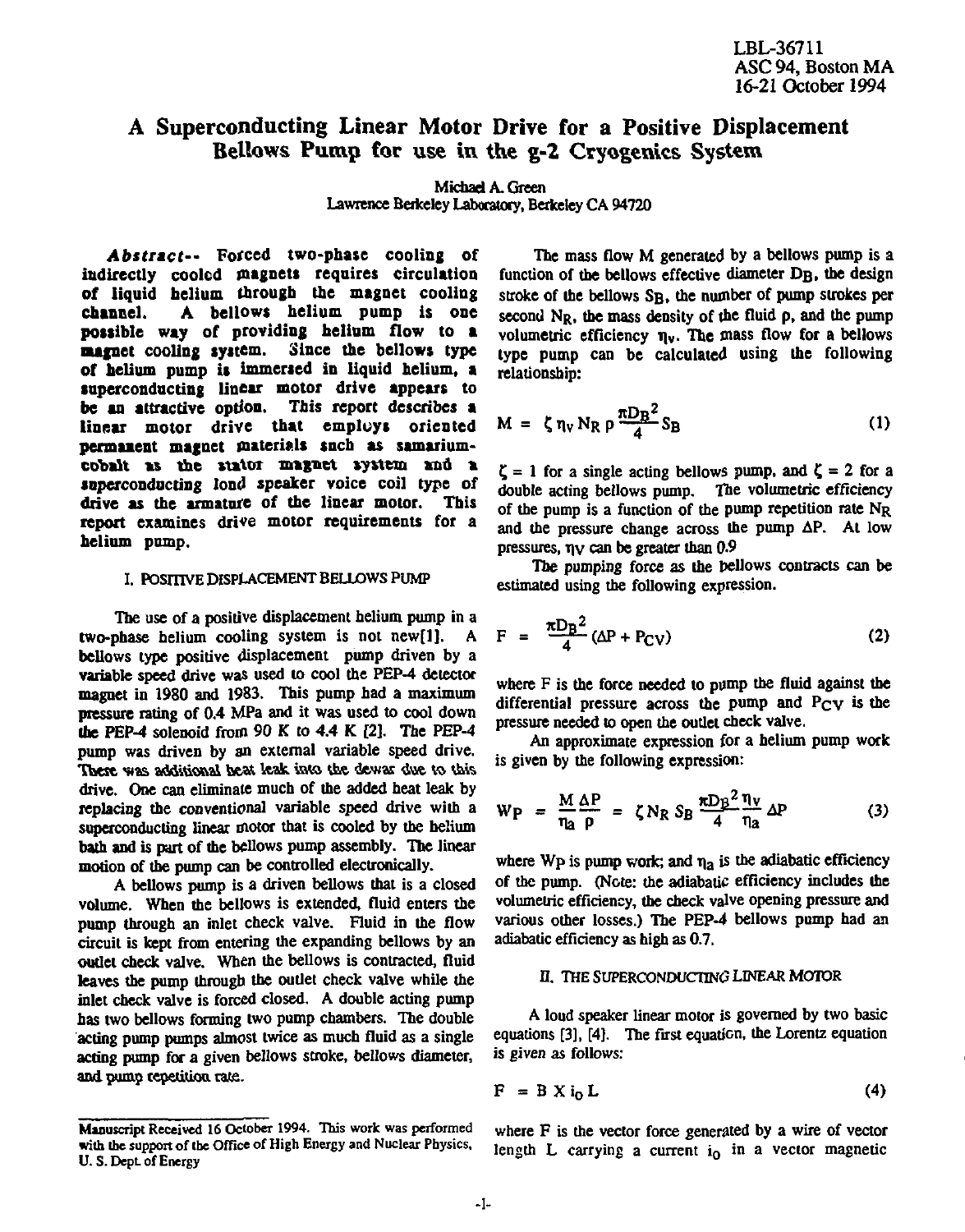**induction B. The second governing equation, which is a statement of Faradays law, is given as follows for a wire moving in a magnetic field:** 

$$
\mathbf{E} = \mathbf{v} \times \mathbf{B} \tag{5}
$$

**where E is the electric field generated in a wire moving at a vector velocity v in a vector magnetic induction B.** 

#### *A. The Radial Permanent Magnet*

**A loud speaker drive linear motor has a permanent magnet that delivers its flux in the radial direction, perpendicular to the solenoidal windings of the voice coil. The length of this radial magnet is slightly longer than the length of the voice coil plus the length of the stroke**  S<sub>B</sub>. One can maximize the magnetic field by using a **strongly oriented permanent magnet material (such as samarium-cobalt) to generate the radial magnetic field. The reasons for wanting to maximize the magnetic induction are: 1) A strong magnetic field means that maximum force can be generated with fewer ampere turns. Fewer ampere turns means a lower solenoidal field and less tendency to demagnetize the permanent magnet material 2) A strong radial field means a lower voice coil self inductance (and voice coil stored energy) for a given voice coil design current. Figure 1 shows a cross-section of a bellows pump with a superconducting voice coil linear motor. The permanent magnet design is one that concentrates the flux in the gap where the voice coil is located. The operation of the permanent magnet at 4.2 K should not be detrimental to its magnetic performance if the right magnetic material is selected. Using the magnet design shown in Figure 1, a gap field of 0.8 T is possible.** 

**A superconducting voice coil can generate enough ampere turns to demagnetize the oriented permanent magnet material in the linear motor stator. The magnet design shown in Figure 1 should allow one to energize the voice coil with a current up to 115 A before the samariumcobalt is demagnetized.** 

#### *B. A Design for a Bellows Pump*

**The bellows pump design shown in Figure 1 is based a thirty-two convolution welded bellows that has a mean diameter of 103 mm. The outside diameter of the bellows is about 110 mm. The pump bellows can be flexed up to 25.4 mm (1 inch) for millions of cycles (at room temperature) without fatigue failure in the bellows. The pump is designed with a stroke of 19.1 mm (0.75 inch) at 4.5 K. The pump repetition rate will be about 10000 strokes per hour when the pump pumps 40 grams per second of liquid helium.** 

**The moving mass of the pump shown in Figure 1 is the permanent magnet and the pump bellows assembly.** 

**The superconducting wires into the voice coil do not move because the armature is rigidly connected to the pump beat exchanger assembly. The advantage of a stationary voice coil is that the superconductor is always supported. Since the coil is stationary, the moving mass of the pump is the permanent magnet assembly and the bellows assembly. The pump moving mass is estimated to be about 4.5 kg. This 4.5 kg exerts a gravitational force on the pump of 44.1 N. That force is added to the force supplied by the current during the expulsion part of the pump cycle. The downward force supplied by the current can be as high as 980 N when the pump pressure rise is 0.1 MPa (14.6 psi). Table 1 below presents the basic parameters for the bellows helium pump shown in Figure 1. Figure 2 shows the current load lines for various values of AP and B.** 

**The superconductor for the pump shown in Table 1 is assumed to be the RHIC correction magnet superconductor This conductor has a bare diameter of 0.330 mm (0.013 inches) and an insulated diameter of 0.457 mm (0.018 inches). The copper to superconductor ratio is 2.5. There**  are 385 filaments with a diameter of 9 um in the copper **matrix. The conductor twist pitch is 12.7 mm. The half lapped Kapton insulation is more than adequate to carry the voltages that will be found in the pump motor.** 



**Fig 1 A schematic Diagram of a Bellows Pump Driven by a Permanent Magnet Motor with a Superconducting Voice Coil**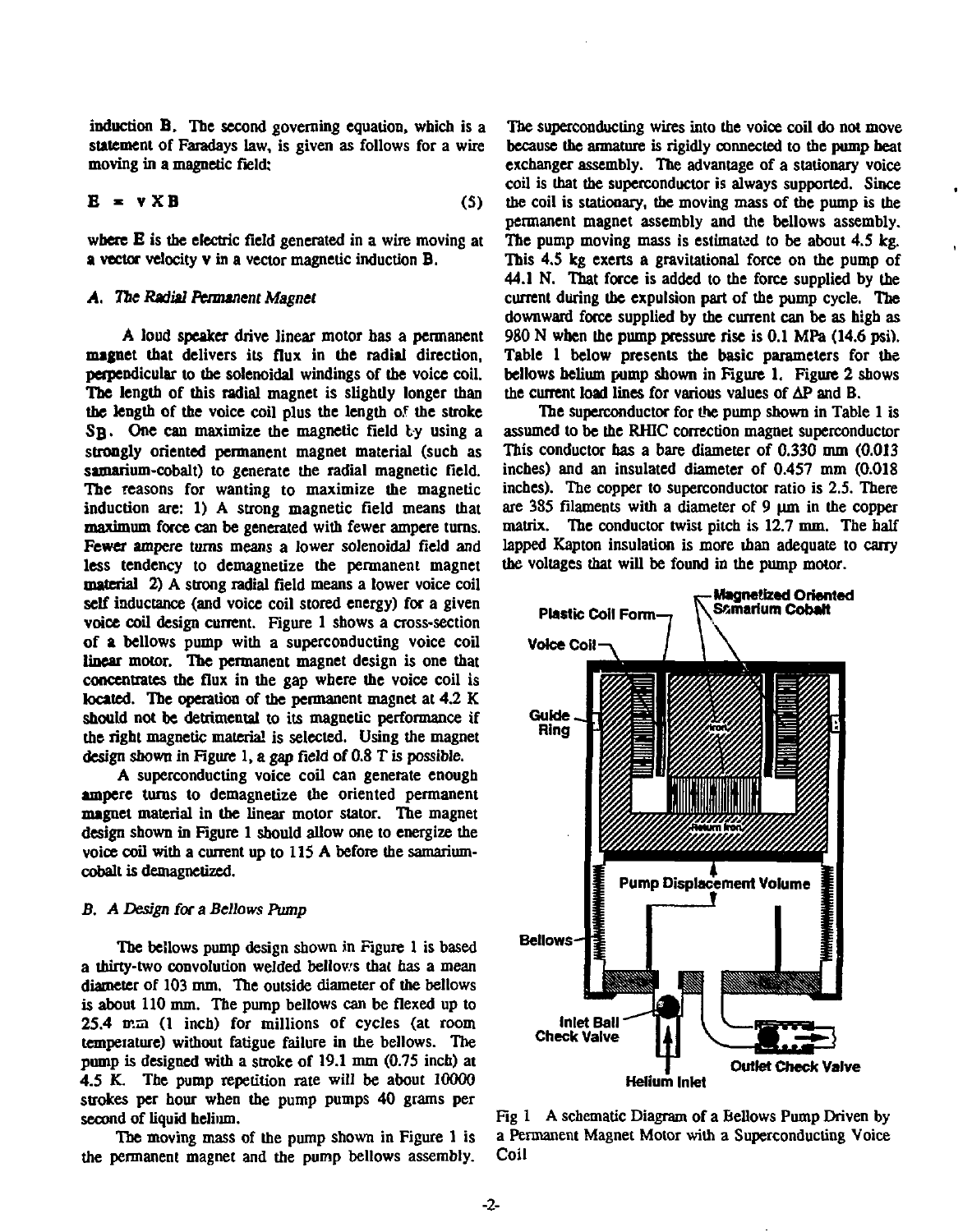#### **Table I Parameters** for **a** Superconducting **Positive Displacement** Helium Pump

#### Pump Parameters

| Bellows Effective Diameter D <sub>R</sub> (mm)     | 103.    |
|----------------------------------------------------|---------|
| Bellows Stroke S <sub>B</sub> (mm)                 | 19.     |
| Displacement Volume (cm <sup>3</sup> )             | 158.3   |
| Helium Density @ 4.4 K (kg $m^{-3}$ )              | ~120    |
| Design Mass Flow M $(g s^{-1})$                    | $-40$   |
| Nominal Operating $\Delta P$ (MPa)                 | 0.0275  |
| Design Volumetric Efficiency                       | 0.90    |
| Design Adiabatic Efficiency                        | 0.70    |
| Repetition Rate at Design Flow (Hz)                | 2.99    |
| Pumping Force $\Theta$ $\Delta P = 0.0275$ MPa (N) | 281.6   |
| Pump Work $\omega \Delta P = 0.0275 \text{ MPa}$   |         |
| and 40 g s <sup>-1</sup> (W)                       | 16.5    |
| Pump Moving Mass MM (kg)                           | $-4.5$  |
| Design Gap Induction (T)                           | $-0.8$  |
| Estimated Demagnetization Current (A)              | -115.   |
| Peak $\Delta P \otimes B = 0.8$ T (MPa)            | $-0.4$  |
| Voice Coil Parameters                              |         |
| Voice Coil Average Diameter (mm)                   | 50.8    |
| Voice Coil Length (mm)                             | 25.4    |
| Voice Coil Stroke (mm)                             | 19.1    |
| Voice Coil Package Thickness (mm)                  | 2.54    |
| Number of Layers                                   | 4       |
| Number of Turns per Layer                          | 55      |
| Nominal Stroke Frequency (Hz)                      | 2.99    |
| Voice Coil Self Inductance in Air (mH)             | 2.42    |
| Voice Coil Stored Energy @ 10 A (J)                | 0.121   |
| Induction in Voice Coil $@ 10 A(T)$                | $-0.07$ |
| Current @ $\Delta P = 0.0275$ MPa & B = 0.8 T (A)  | 6.76    |
| Current @ $\Delta P = 0.3$ MPa & B = 0.8 T (A)     | 86.2    |
| Peak Voltage Back emf $\mathfrak{G}$ B = 0.8 T (V) | 6.41    |

#### *C. Kinematic Modem of the Moving Mass*

For a cycle that has a triangular velocity profile, the maximum values of the pump acceleration a<sub>M</sub> and pump velocity VM ate given as follows as a function of the voice coil stroke  $S_M$  and the pump frequency  $f_{\text{cycle}}$ .

$$
a_{\rm M} = 16 S_{\rm M} f_{\rm cycle}^2 \tag{6}
$$

and

$$
v_{\mathbf{M}} = 4 S_{\mathbf{M}} f_{\text{cycle}} \tag{7}
$$

For the pump motor described in this report, the  $SM =$ 0.0191 m and  $f_{\text{cycle}} = 2.99$  Hz. Then  $a_M = 2.739$  m s<sup>-2</sup> and  $v_M$  = 0.229 m s<sup>-1</sup>. The predominant acceleration that acts on the moving mass is gravity.



Fig. 2 Voice Coil Current versus Magnetic Induction for Various Radial Magnet Strengths

#### *D. Current, Voltage and Pump Power*

An expression for the voice coil current  $i<sub>0</sub>(t)$  is given as follows:

$$
i_0(t) = \frac{\pi D_B^2}{4} \frac{(\Delta P + P_{CV}) + M_M a(t)}{\pi D_C N B}
$$
 (8)

where  $D_B$  is the pump bellows diameter,  $\Delta P$  is the change of pressure across the pump;  $P_{CV}$  is the pressure needed to open the output check valve;  $D_c$  is the diameter of the voice coil; N is the number of voice coil turns; B is the radial magnetic induction seen by the voice coil;  $M_M$  is the pump system moving mass; and  $a(t)$  is the acceleration of the moving mass. (Note: a(t) include gravity as well as the inertial terms.) A current versus time curve for the nominal pumping cycle is shown in Figure 3

An expression for the voice coil circuit voltage V(t) is given as follows:

$$
V(t) = \pi D_C N v(t) B + R_1 i_0(t) + L_1 \frac{di_0(t)}{dt}
$$
 (9)

where  $R_1$  is the resistance of the non-superconducting leads for the voice coil that go into the control dewar; and L<sub>1</sub> is the self inductance of the voice coil.  $D<sub>C</sub>$ , N, and B have been previously defined.  $i_0(t)$  is the voice coil current defined by Equation 8;  $v(t)$  is the velocity of the voice coil, which is a function of the displacement cycle of the pump and  $di_0(t)/dt$  is the rate of change of the current in the voice coil.